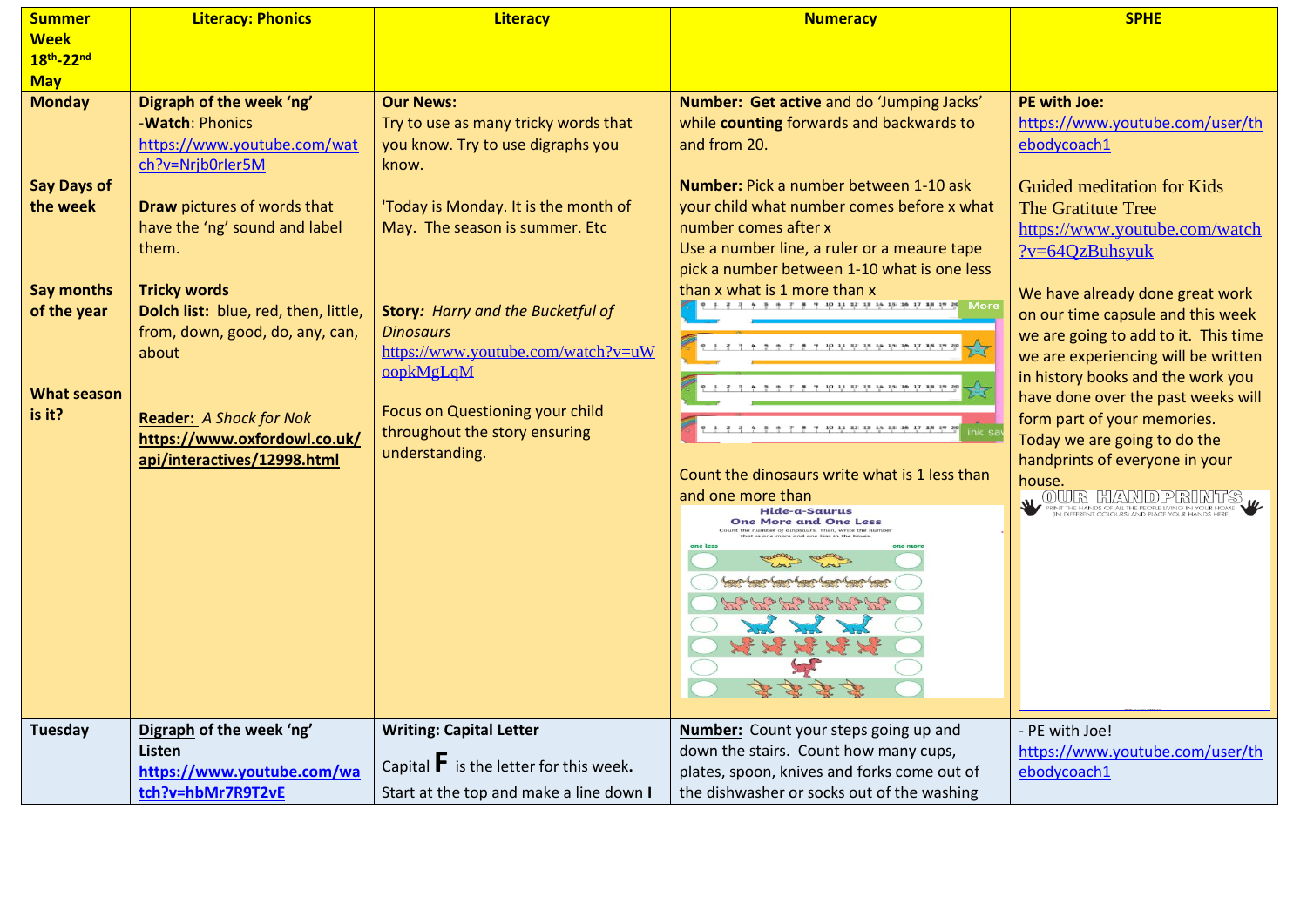|           |                                   | go back to the top and make a line                                  | machine                                                                                            |                                                                                                                    |
|-----------|-----------------------------------|---------------------------------------------------------------------|----------------------------------------------------------------------------------------------------|--------------------------------------------------------------------------------------------------------------------|
|           | Revise all digraphs sing along    | across, then go to the middle and make                              |                                                                                                    |                                                                                                                    |
|           | https://youtu.be/dvz-eDZkch8      | another line across                                                 | Number: If I have2 spoons and I have eight                                                         | We have all celebrated special                                                                                     |
|           |                                   |                                                                     | people eating cornflakes how many more                                                             | occasions during our time at home,                                                                                 |
|           | <b>Blending:</b> Word Box 15 (see | Write in lined copy -                                               | spoons do I need?                                                                                  | birthdays, Easter, St Patricks day etc                                                                             |
|           | attached picture)                 | https://www.youtube.com/watch?v=ok                                  | Teacher needs to give 10 children stickers but                                                     | We are going to record them for                                                                                    |
|           |                                   | mZG6f9-UQ                                                           | she only has 3 how many more does she need                                                         | our time capsule                                                                                                   |
|           | <b>Tricky words</b>               |                                                                     | to get to give 1 each to the 10 children.                                                          |                                                                                                                    |
|           | Dolch list: blue, red, then,      | Try this - why not create the capital F                             |                                                                                                    |                                                                                                                    |
|           | little, from, down, good, do,     | OUTSIDE! Use water/chalk/sand/twigs                                 | https://www.topmarks.co.uk/maths-                                                                  | VRITE THE LIST DOWN HERE AND WHAT YOU DID TO CELEBRAT<br>(E.G. ST. PATRICK'S DAY, EASTER, BIRTHDAYS, ANNIVERSARIES |
|           | any, can, about                   | to create the formation.                                            | games/mental-maths-train                                                                           | EVENT<br>DATE<br>HOW YOU CELEBRATED                                                                                |
|           |                                   |                                                                     | Hide-a-Saurus Addition to 10<br>ork out the calculation and write the missing numbers in the boxe: |                                                                                                                    |
|           | <b>Reader:</b> A Shock for Nok    |                                                                     | hen, write the number sentences on the lines belov                                                 |                                                                                                                    |
|           | https://www.oxfordowl.co.uk/      | Poem: Roar! (see attached picture)                                  |                                                                                                    |                                                                                                                    |
|           | api/interactives/12998.html       | Roar!                                                               |                                                                                                    |                                                                                                                    |
|           |                                   | dinosaurs to the jungle's beat                                      |                                                                                                    |                                                                                                                    |
|           |                                   | Crunch! Crunch! Went the Jaws                                       |                                                                                                    |                                                                                                                    |
|           |                                   |                                                                     |                                                                                                    |                                                                                                                    |
|           |                                   |                                                                     |                                                                                                    |                                                                                                                    |
|           |                                   | reaking rocks with all their migh                                   |                                                                                                    |                                                                                                                    |
|           |                                   | Crash! Boom! You could hear<br><b>olcanoes bursting far and ned</b> |                                                                                                    |                                                                                                                    |
|           |                                   | atch! Scratch! Went the clay<br>Of tiny baby dinosaur pay           | $=$<br>10                                                                                          |                                                                                                                    |
|           |                                   | Roar! They make you shake                                           |                                                                                                    | Tiny the T-Rex A cosmic kids yoga                                                                                  |
|           |                                   |                                                                     |                                                                                                    | adventure                                                                                                          |
|           |                                   |                                                                     |                                                                                                    | https://www.youtube.com/watch?                                                                                     |
|           |                                   |                                                                     |                                                                                                    | v=rnIDBKD2S78                                                                                                      |
|           |                                   |                                                                     |                                                                                                    |                                                                                                                    |
| Wednesday | Digraph of the week 'ng'          |                                                                     | Number: When out on your walk pick a                                                               |                                                                                                                    |
|           | Sound out these words:            | Writing: Digraphs into sentences.                                   | colour and count how many cars of that                                                             | PE with Joe!                                                                                                       |
|           | Strong, ring, sing, song, string, | Put 4 'ng' words into sentences.                                    | colour you see.                                                                                    | https://www.youtube.com/user/th                                                                                    |
|           | bang, king, long                  | (strong, ring, sing, song, string, bang,                            |                                                                                                    | ebodycoach1                                                                                                        |
|           | https://www.youtube.com/wa        | king, long)                                                         | Number: Count forward and backwards to 20                                                          |                                                                                                                    |
|           | tch?v=hbMr7R9T2vE                 |                                                                     | starting at a different number each time ie                                                        | Cracker the Dragon of Wonder A                                                                                     |
|           |                                   | <b>Story: Harry and the Bucketful of</b>                            | count forwards from 5 count backwards from                                                         | <b>Cosmic Yoga for Kids</b>                                                                                        |
|           | Revise all digraphs               | <b>Dinosaurs</b>                                                    | 5 etc.                                                                                             | https://www.youtube.com/watch?                                                                                     |
|           | https://youtu.be/dvz-eDZkch8      | https://www.youtube.com/watch?v=uW                                  | Look at your number line, pick 2 numbers 5                                                         | v=7NWzS2xzil4&t=114s                                                                                               |
|           |                                   | oopkMgLqM                                                           | and 7 what number comes in between 5 and                                                           | It might be a nice memory to have                                                                                  |
|           | <b>Blending: Word Box 14 (see</b> |                                                                     | 7. Do this several times between 1 and 10.                                                         | an interview with your parents to                                                                                  |
|           |                                   | Read the story again, sequence the                                  |                                                                                                    |                                                                                                                    |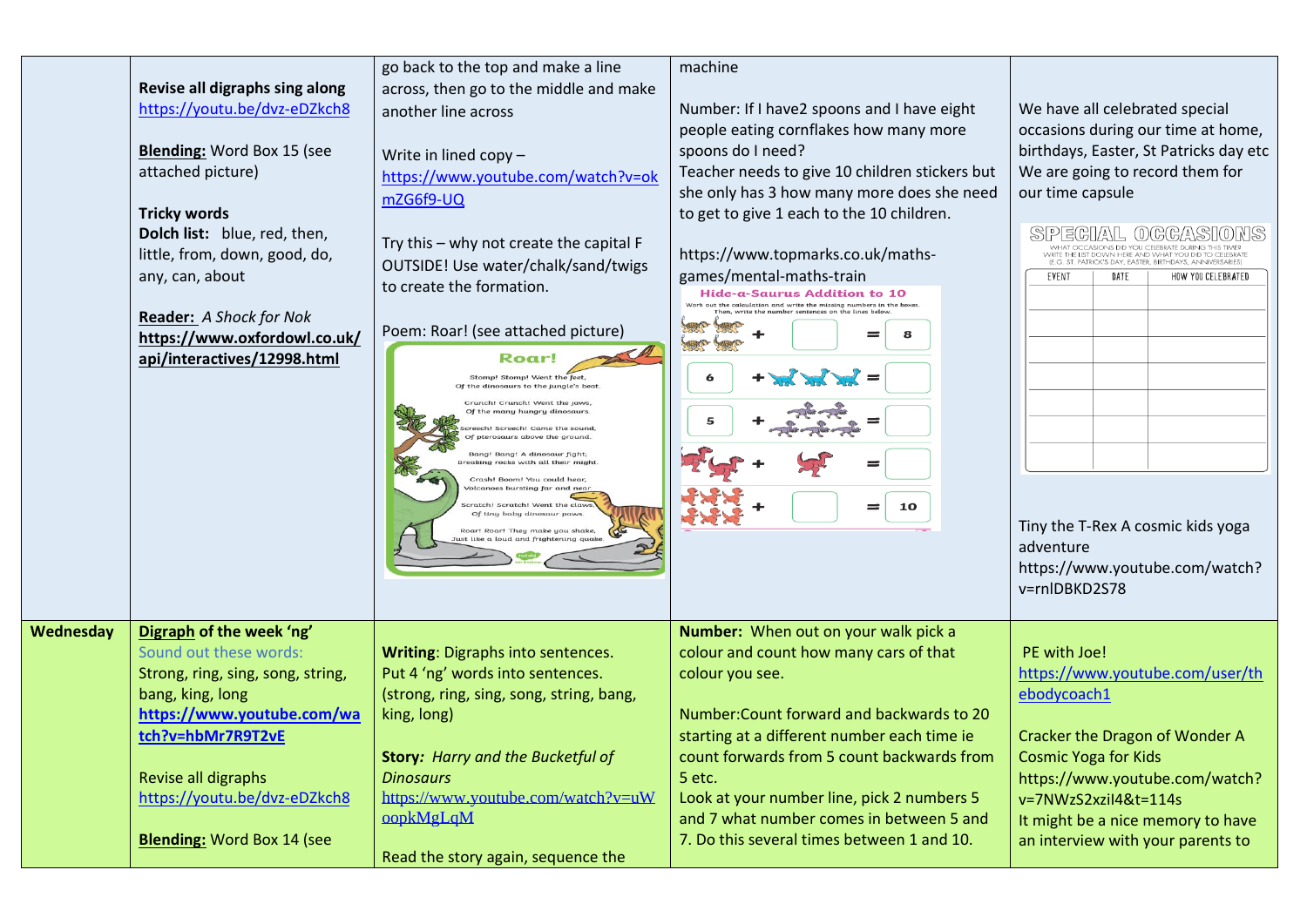|                 | attached picture)<br><b>Reader:</b> A Shock for Nok<br>https://www.oxfordowl.co.uk/<br>api/interactives/12998.html                                                                                                                                                                                                                                                         | story, start, middle, end                                                                                                                                                                                                                                                                                                                                                                                                                                                               | ink                                                                                                                                                                                                                                                                                                                                                                                                                                                                                                                                                                      | keep, we all like to ask questions?<br>INTERVIEW YOUR PARENTS<br><b>TOW ARE YOU FINDING</b><br>WHAT HAS BEEN THE<br><b>HOMESCHOOLING?</b><br><b>BIGGEST CHANGE?</b><br>OUR TOP 3 MOMENTS FROM THIS EXPERIE<br><b>WHAT ACTIVITIES/HOBBIES HAVE</b><br>YOU MOST ENJOYED DOING?<br>WHAT ARE YOU MOST THANKFUL FOR                                                                               |
|-----------------|----------------------------------------------------------------------------------------------------------------------------------------------------------------------------------------------------------------------------------------------------------------------------------------------------------------------------------------------------------------------------|-----------------------------------------------------------------------------------------------------------------------------------------------------------------------------------------------------------------------------------------------------------------------------------------------------------------------------------------------------------------------------------------------------------------------------------------------------------------------------------------|--------------------------------------------------------------------------------------------------------------------------------------------------------------------------------------------------------------------------------------------------------------------------------------------------------------------------------------------------------------------------------------------------------------------------------------------------------------------------------------------------------------------------------------------------------------------------|----------------------------------------------------------------------------------------------------------------------------------------------------------------------------------------------------------------------------------------------------------------------------------------------------------------------------------------------------------------------------------------------|
|                 |                                                                                                                                                                                                                                                                                                                                                                            |                                                                                                                                                                                                                                                                                                                                                                                                                                                                                         |                                                                                                                                                                                                                                                                                                                                                                                                                                                                                                                                                                          | GOAL/S FOR<br>AFTER THIS:<br>WHAT TV SHOW YOU WATCHED<br>YOUR NEW FOUND FAVOURITE INSIDE FAMILY ACTIVITY<br><b>FAVOURITE FOOD TO BAK</b><br>FOVOURITE TIME OF DAY                                                                                                                                                                                                                            |
| <b>Thursday</b> | Digraph-<br><b>Watch - Geraldine the Giraffe</b><br>https://www.youtube.com/wa<br>tch?v=vQshNmncnBs<br><b>Blending: Word Box: 14 (see</b><br>attached picture)<br><b>Tricky words</b><br>Dolch list: blue, red, then,<br>little, from, down, good, do,<br>any, can, about<br><b>Reader:</b> A Shock for Nok<br>https://www.oxfordowl.co.uk/<br>api/interactives/12998.html | Writing: Pick 4 Dolch words and put<br>them into sentences.<br>Poem: Roar! (see attached picture)<br>Find all the Rhyming words in the poem<br><b>Roar!</b><br>Stomp! Stomp! Went the feet<br>Of the dinosaurs to the jungle's beat<br>Crunch! Crunch! Went the<br><b>Bang! Bang! A dinosaur</b><br>king rocks with all their might<br>Crash! Boom! You could hear<br>cratch! Scratch! Went the cl<br>Of tinu babu dinosaur<br>Roar! Roar! They make you shake<br>$\blacktriangleright$ | <b>Number Poem</b><br><b>Five Big Dinosaurs</b><br>Five big dinosaurs gave a huge roar.<br>One went exploring, and then there were four<br>Four big dinosaurs walked by a tree.<br>One stayed to eat leaves, and then there were three<br>Three big dinosaurs heard a loud "Boo!"<br>One ran away, and then there were two.<br>Two big dinosaurs sat in the sun.<br>One fell asleep, and then there was one.<br>One big dinosaur wanted some fun.<br>It went for a swim, and then there were none<br><b>Number:</b> Crack the code to word out these<br>number problems. | PE with Joe<br>https://www.youtube.com/user/th<br>ebodycoach1<br>Draw a picture of your family to add<br>to your time capsule, remembering<br>how we are all helping each other<br>at the moment and keeping each<br>other safe and well<br>Parents you may like to add a little<br>letter to your childs time capsule as<br>a little memory<br>Relaxing breathing technique for<br>children |